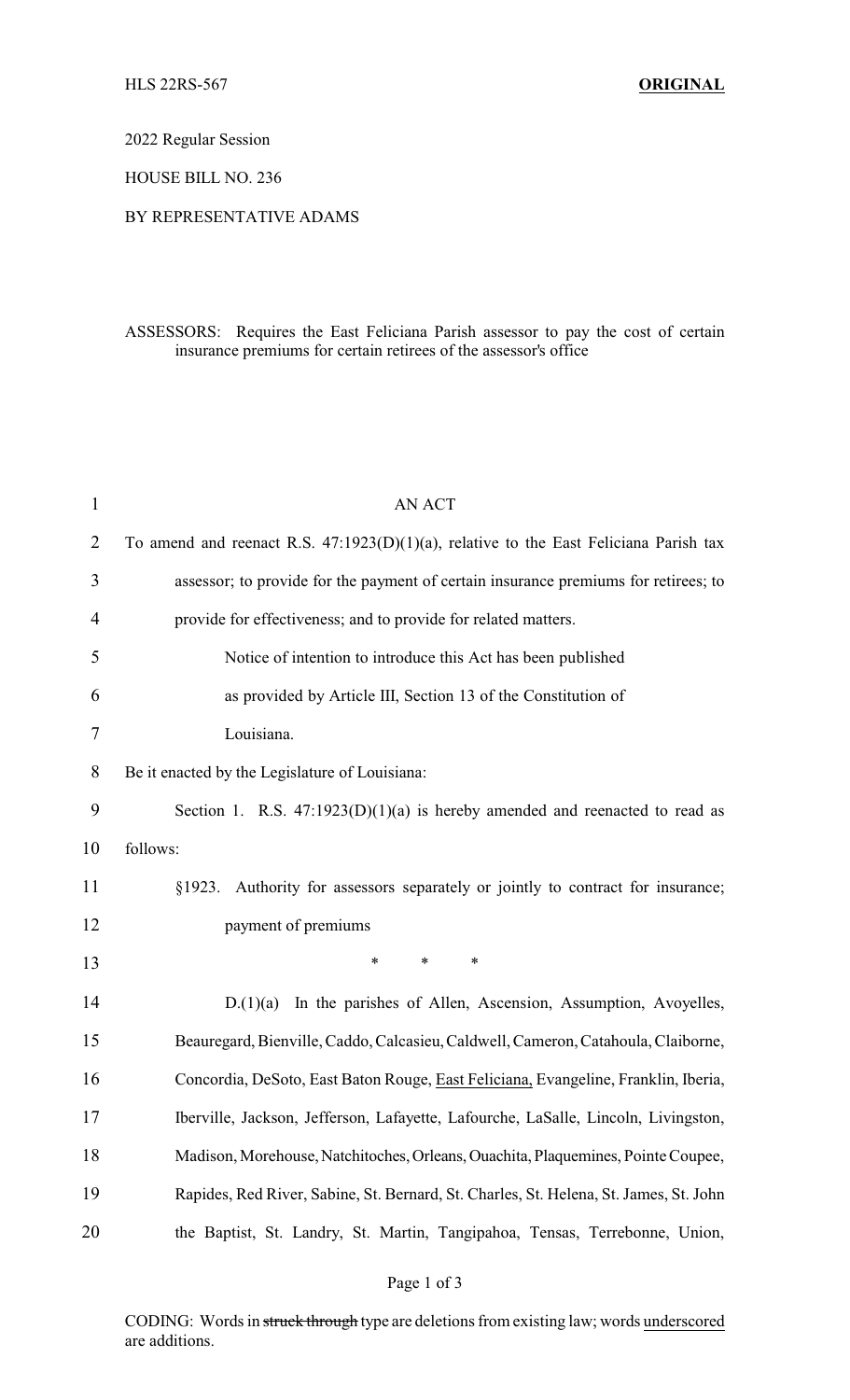Vermilion, Vernon, Washington, Webster, West Baton Rouge, West Carroll, and West Feliciana, the assessor shall pay the premium cost of group life, dental, group health, hospital, surgical, or other medical insurance for any assessor or assessor's employee who meets the requirements of Subparagraph (b) of this Paragraph. A uniform policy with respect to the payment of such premium shall be formulated and applied by the assessor of each parish listed in this Subparagraph. 7 \* \* \* \*

## DIGEST

The digest printed below was prepared by House Legislative Services. It constitutes no part of the legislative instrument. The keyword, one-liner, abstract, and digest do not constitute part of the law or proof or indicia of legislative intent. [R.S. 1:13(B) and 24:177(E)]

| HB 236 Original | 2022 Regular Session | Adams |
|-----------------|----------------------|-------|
|                 |                      |       |

**Abstract:** Requires the tax assessor of East Feliciana Parish to pay the cost of certain insurance premiums for eligible retirees of the assessor's office.

Present law provides with respect to eligibility for normal retirement benefits from the Assessors' Retirement Fund (R.S. 11:1421). Provides that a member of the fund hired on or before Sept. 30, 2013, may be eligible for the benefits of the fund if the member has at least 12 years of service and is at least 55 years of age or has at least 30 years of service at any age.

Present law further provides that a member hired on or after Oct. 1, 2013, may be eligible for the benefits of the fund upon written application if the member has at least 12 years of service and is at least 60 years of age or has least 30 years of service and is at least 55 years of age.

Present law requires the assessor to pay certain insurance premium costs for eligible retirees in the parishes of: Allen, Ascension, Assumption, Avoyelles, Beauregard, Bienville, Caddo, Calcasieu, Caldwell, Cameron,Catahoula,Claiborne,Concordia,DeSoto, East Baton Rouge, Evangeline, Franklin, Iberia, Iberville, Jackson, Jefferson, Lafayette, Lafourche, LaSalle, Lincoln, Livingston, Madison, Morehouse, Natchitoches, Orleans, Ouachita, Plaquemines, Pointe Coupee, Rapides, Red River, Sabine, St. Bernard, St. Charles, St. Helena, St. James, St. John the Baptist, St. Landry, St. Martin, Tangipahoa, Tensas, Terrebonne, Union, Vermilion, Vernon, Washington, Webster, West Baton Rouge, West Carroll, and West Feliciana. Further provides that either of the following requirements must be met to be eligible:

- (1) The person is elected, appointed, or hired before Aug. 1, 2014, retires in accordance with normal retirement eligibility under present law (R.S. 11:1421), and has at least 20 years of service.
- (2) The person is elected, appointed, or hired on or after Aug. 1, 2014, retires in accordance with normal retirement eligibility under present law (R.S. 11:1421), has at least 20 years of service, and at least 12 years of service credit was earned at the assessor's office from which the person retires.